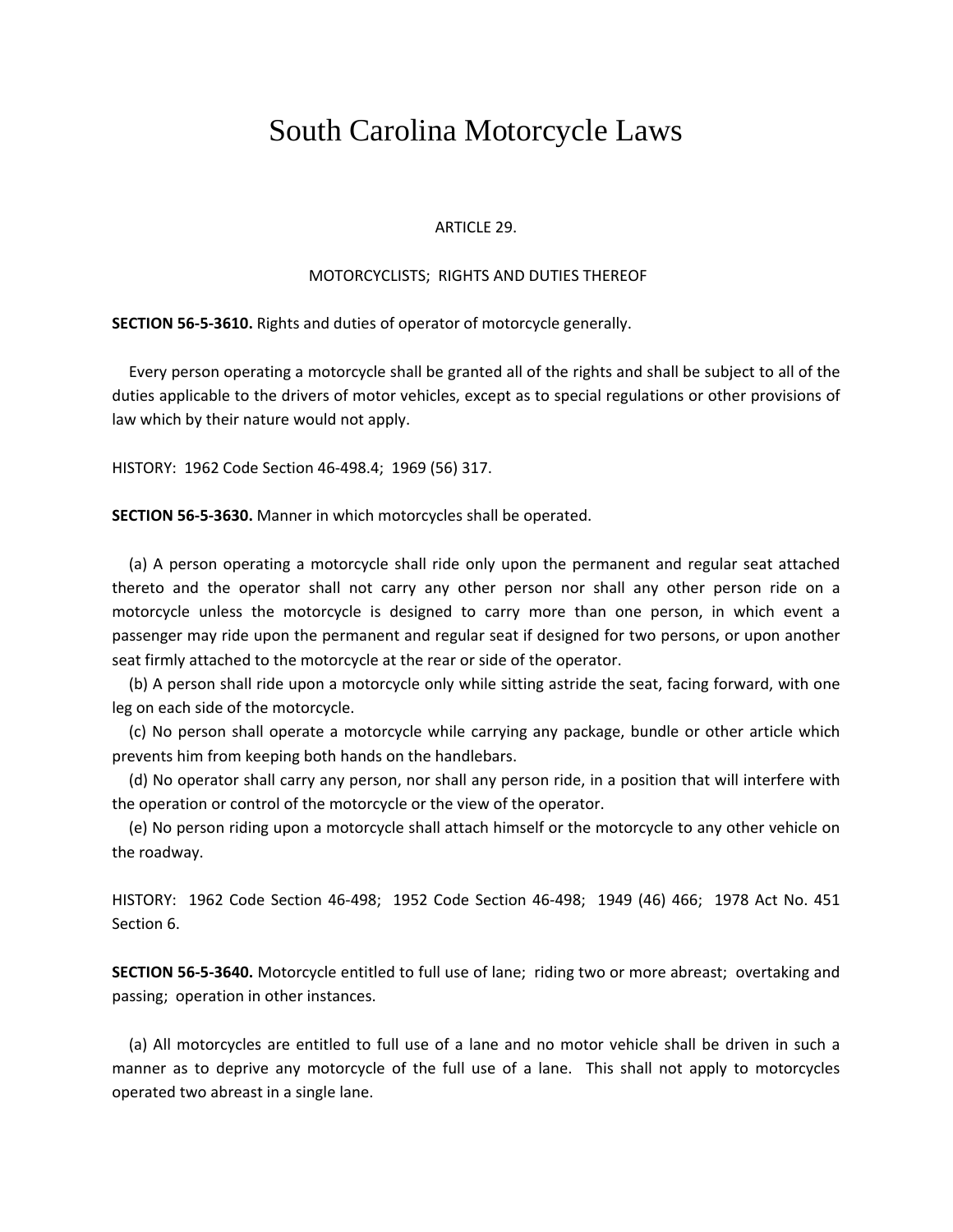(b) The operator of a motorcycle shall not overtake and pass in the same lane occupied by the vehicle being overtaken.

(c) No person shall operate a motorcycle between lanes of traffic, or between adjacent lines or rows of vehicles.

(d) Motorcycles shall not be operated more than two abreast in a single lane.

(e) Items (b) and (c) shall not apply to police officers in the performance of their official duties.

HISTORY: 1962 Code Section 46‐498.2; 1969 (56) 317.

**SECTION 56‐5‐3650.** Footrests; rear view mirror.

(A) Any motorcycle carrying a passenger, other than in a sidecar or enclosed cab, must be equipped with footrests for its passenger.

(B) A person shall not operate any motorcycle unless it is equipped with a rear view mirror which will afford the operator ample vision to the rear at all times.

HISTORY: 1962 Code Section 46‐4983; 1969 (56) 317; 2006 Act No. 278, Section 1, eff May 23, 2006.

**SECTION 56‐5‐3660.** Helmets shall be worn by operators and passengers under age twenty‐one; helmet design; list of approved helmets.

It shall be unlawful for any person under the age of twenty-one to operate or ride upon a two‐wheeled motorized vehicle unless he wears a protective helmet of a type approved by the Department of Public Safety. Such a helmet must be equipped with either a neck or chin strap and be reflectorized on both sides thereof. The department is hereby authorized to adopt and amend regulations covering the types of helmets and the specifications therefor and to establish and maintain a list of approved helmets which meet the specifications as established hereunder.

HISTORY: 1962 Code Section 46‐631; 1967 (55) 199; 1980 Act No. 514, Section 1; 1993 Act No. 181, Section 1422.

**SECTION 56‐5‐3670.** Goggles or face shields shall be worn by operators under age twenty‐one; list of approved goggles and face shields.

It shall be unlawful for any person under the age of twenty‐one to operate a two‐wheeled motorized vehicle unless he wears goggles or a face shield of a type approved by the Department of Public Safety. The department is hereby authorized to adopt and amend regulations covering types of goggles and face shields and the specifications therefor and to establish and maintain a list of approved goggles and face shields which meet the specifications as established hereunder.

HISTORY: 1962 Code Section 46‐632; 1967 (55) 199; 1980 Act No. 514, Section 2; 1993 Act No. 181, Section 1423.